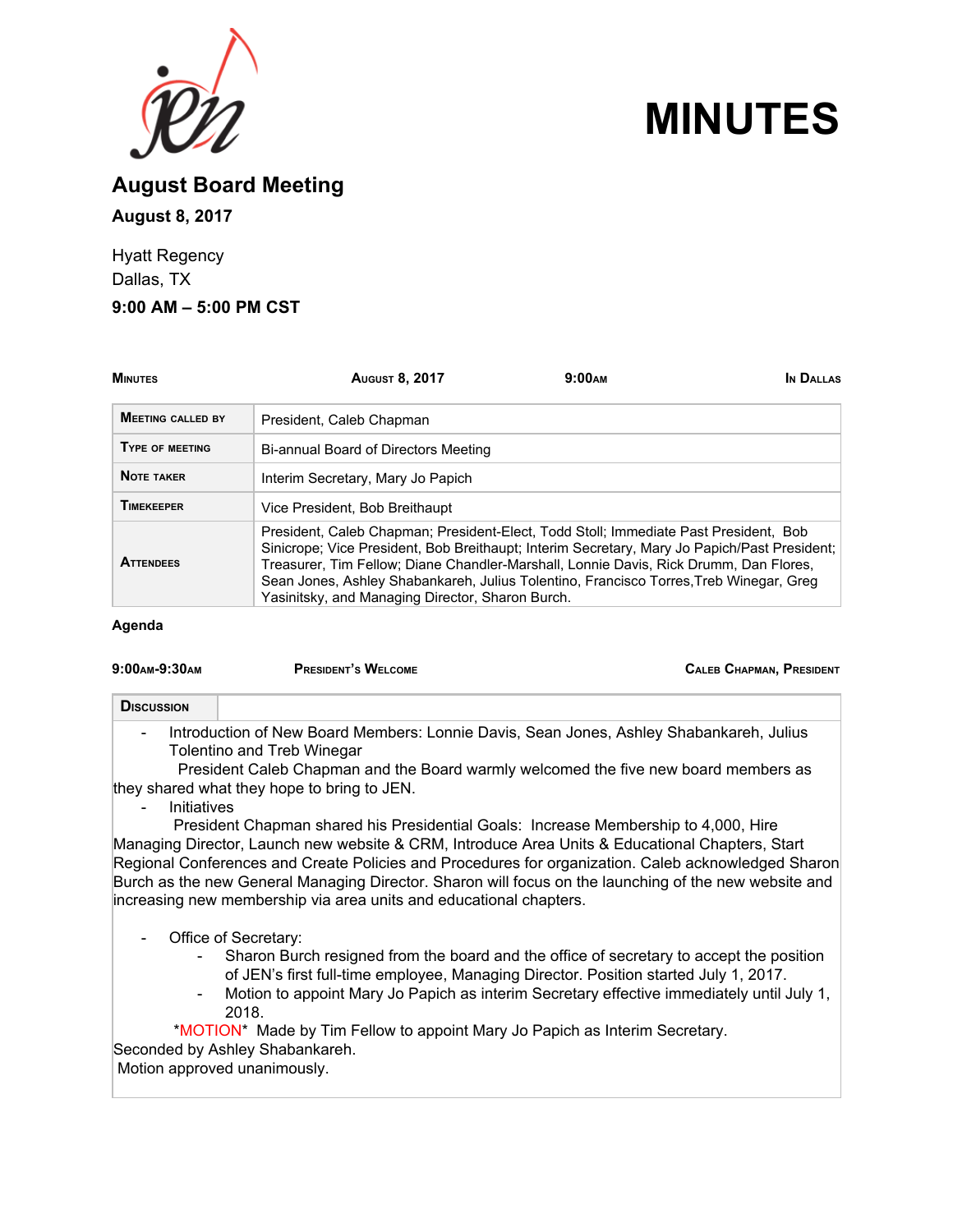| <b>CONCLUSIONS</b>         |                           |                              |
|----------------------------|---------------------------|------------------------------|
|                            |                           |                              |
|                            |                           |                              |
| <b>ACTION ITEMS</b>        | <b>PERSON RESPONSIBLE</b> | <b>DEADLINE</b>              |
| Serve as interim secretary | Mary Jo Papich            | Ongoing till<br>July 1, 2018 |
|                            |                           |                              |

| 9:30AM-10:30AM<br><b>DISCUSSION</b> | <b>JEN RESEARCH COMMITTEE REPORT</b><br>Key Initiative #1- Continued improvement of monthly newsletter:<br>This monthly e-newsletter from the JENRing committee includes news items, conference<br>callouts and events, job listings, new publications/books. Feedback of the newsletter is<br>very positive. The committee will continue to revise and refine templates and improve<br>submission process.<br>Key Initiative #2 - Conference Research Track and establishing a Journal:<br>The conference research track continues to flourish. In Dallas 2018 there will be 26<br>presentations, 4 panel discussions, 20 poster presentations for a total of 41 submissions<br>with 36 accepted.<br>Journal Proposal Discussion (Indiana University Press/JEN) Jazz Education Network<br>Research Journal to be published by IU would give JEN the services of a respected and<br>professional journal of current research articles to be available to membership at<br>per member cost is \$2.75 print edition, \$1.50 for online access. This would be a<br>membership benefit offering a research journal. Discussion ensued.<br>*MOTION* by Ashley Shabankareh and seconded by Sean Jones to move forward with<br>exploring the viability of the JEN Research Publication proposal presented by Monika | MONIKA HERZIG, CHAIR VIA SKYPE                                              |
|-------------------------------------|--------------------------------------------------------------------------------------------------------------------------------------------------------------------------------------------------------------------------------------------------------------------------------------------------------------------------------------------------------------------------------------------------------------------------------------------------------------------------------------------------------------------------------------------------------------------------------------------------------------------------------------------------------------------------------------------------------------------------------------------------------------------------------------------------------------------------------------------------------------------------------------------------------------------------------------------------------------------------------------------------------------------------------------------------------------------------------------------------------------------------------------------------------------------------------------------------------------------------------------------------------------------------------------------------------------|-----------------------------------------------------------------------------|
|                                     | Herzig.<br>$\blacksquare$<br>and Todd Stoll as chair to investigate this proposal and report back to the board<br>tomorrow. Caleb asked for a vote of confidence to move forward with this<br>proposal and it was agreed on positively.                                                                                                                                                                                                                                                                                                                                                                                                                                                                                                                                                                                                                                                                                                                                                                                                                                                                                                                                                                                                                                                                      | Caleb appointed Rick Drumm, Sean Jones, Ashley Shabankareh, Greg Yasinitsky |
|                                     | Key Initiative #3 JEN/EFCF/SI Fellowship Award and increased awareness:<br>The yearly research fellowship funded by the Ella Fitzgerald Foundation for the amount of<br>\$5,000 and \$1,000 travel funds has had two recipients. The plan is to expand the reach<br>of callout and utilize the researchers as mentors for future generations. Focus on<br>audience research in the future.                                                                                                                                                                                                                                                                                                                                                                                                                                                                                                                                                                                                                                                                                                                                                                                                                                                                                                                   |                                                                             |
|                                     |                                                                                                                                                                                                                                                                                                                                                                                                                                                                                                                                                                                                                                                                                                                                                                                                                                                                                                                                                                                                                                                                                                                                                                                                                                                                                                              |                                                                             |
|                                     |                                                                                                                                                                                                                                                                                                                                                                                                                                                                                                                                                                                                                                                                                                                                                                                                                                                                                                                                                                                                                                                                                                                                                                                                                                                                                                              |                                                                             |
| <b>CONCLUSIONS</b>                  | After a breakout committee chaired by Todd Stoll studied the proposal in depth they<br>prepared a list of questions to be presented and answered by Monika Herzig.                                                                                                                                                                                                                                                                                                                                                                                                                                                                                                                                                                                                                                                                                                                                                                                                                                                                                                                                                                                                                                                                                                                                           |                                                                             |
|                                     |                                                                                                                                                                                                                                                                                                                                                                                                                                                                                                                                                                                                                                                                                                                                                                                                                                                                                                                                                                                                                                                                                                                                                                                                                                                                                                              |                                                                             |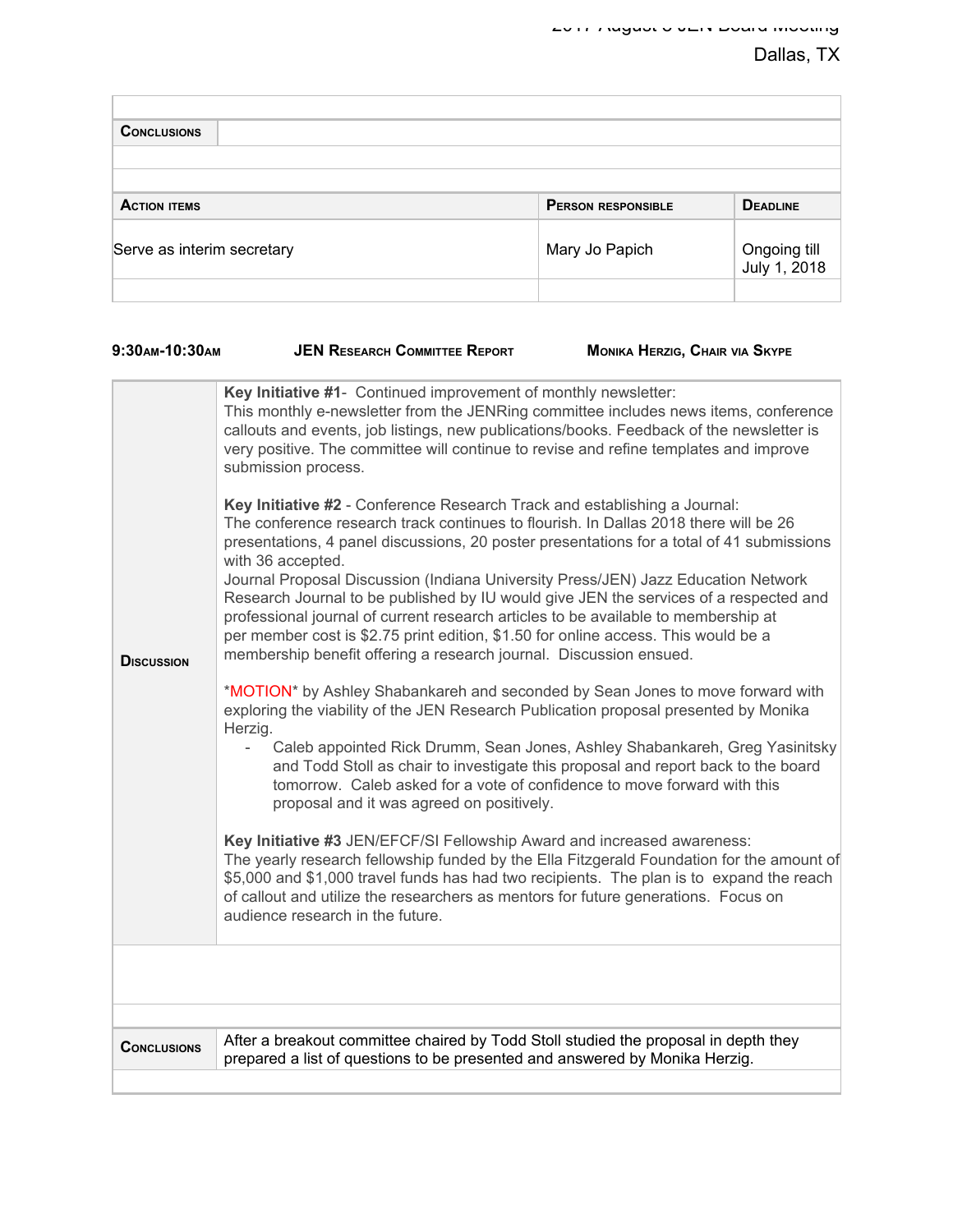| <b>ACTION ITEMS</b>                        | <b>PERSON RESPONSIBLE</b> | <b>DEADLINE</b> |
|--------------------------------------------|---------------------------|-----------------|
| Present list of questions to Monika Herzig | Todd Stoll                | soon            |
|                                            |                           |                 |

### **10:30-10:45 BREAK**

| $10:45-11:00$ AM                                                                                                                                          | <b>NOMINATING COMMITTEE REPORT</b>                                                                                                                                                                                                                                                                                                                                                                                                                                                                                                                                                                                                                                                                                                            | <b>TODD STOLL, PRESIDENT ELECT</b> |                 |
|-----------------------------------------------------------------------------------------------------------------------------------------------------------|-----------------------------------------------------------------------------------------------------------------------------------------------------------------------------------------------------------------------------------------------------------------------------------------------------------------------------------------------------------------------------------------------------------------------------------------------------------------------------------------------------------------------------------------------------------------------------------------------------------------------------------------------------------------------------------------------------------------------------------------------|------------------------------------|-----------------|
|                                                                                                                                                           | Key Initiative #1 Provide a slate of potential JEN board members to be voted upon-<br>Board members nominated potential board members and members self nominated.                                                                                                                                                                                                                                                                                                                                                                                                                                                                                                                                                                             |                                    |                 |
| Key Initiative #2 Provide a slate of JEN officers to be voted upon-<br>Put forth a slate of five new board members to the membership for approval in June |                                                                                                                                                                                                                                                                                                                                                                                                                                                                                                                                                                                                                                                                                                                                               |                                    |                 |
|                                                                                                                                                           | Key Initiative #3 Ensure that JEN membership is well represented by its leadership:<br>In ethnicity, gender, age, etc.                                                                                                                                                                                                                                                                                                                                                                                                                                                                                                                                                                                                                        |                                    |                 |
| <b>DISCUSSION</b>                                                                                                                                         | Todd shared the work of the Nominating Committee this past spring and that we now have<br>two board openings as Sharon Burch is now an employee and Rick Drumm resigned<br>effective after this board meeting due to work constraints. Discussion ensued as we<br>discussed current representations and needs on the board of directors. Each board<br>member shared their background and expertise.<br>Ashley recommended recruiting folks in Festival production manager, A&R, or studio<br>engineering.<br>*MOTION* Todd Stoll moved to appoint the one year vacancy to Rodney Whitaker who is<br>from Michigan State University and a highly regarded bass player from Detroit.<br>Diane Chandler Marshall seconded it.<br>Motion passed. |                                    |                 |
| <b>ACTION ITEMS</b>                                                                                                                                       |                                                                                                                                                                                                                                                                                                                                                                                                                                                                                                                                                                                                                                                                                                                                               | <b>PERSON RESPONSIBLE</b>          | <b>DEADLINE</b> |
| heart to serve well.                                                                                                                                      | Actively seek potential board members, keeping in mind the<br>needs of the organization and who has the skill set and                                                                                                                                                                                                                                                                                                                                                                                                                                                                                                                                                                                                                         | <b>Board</b>                       | Ongoing         |

**11:00AM-11:30AM JENI TRAINING SHARON BURCH, MANAGING DIRECTOR**

| <b>DISCUSSION</b>                                                   | Sharon gave an overview on how to access the organization's intranet/virtual office, JENI. |           |  |
|---------------------------------------------------------------------|--------------------------------------------------------------------------------------------|-----------|--|
| <b>PERSON RESPONSIBLE</b><br><b>DEADLINE</b><br><b>ACTION ITEMS</b> |                                                                                            |           |  |
| Update profile                                                      | Board                                                                                      | August 10 |  |
| Complete Conflict of Interest policy                                | Board                                                                                      | August 10 |  |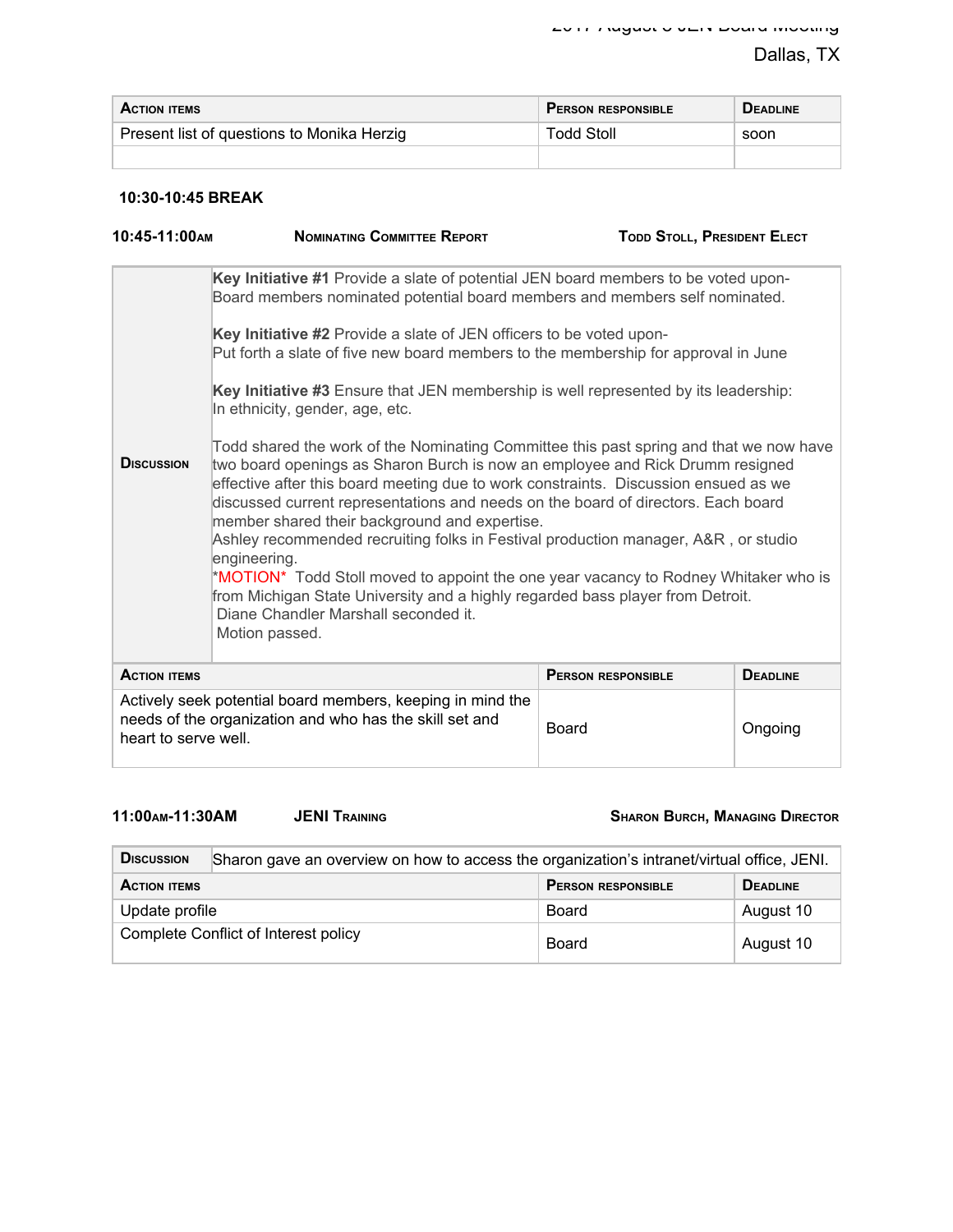| 11:30AM-12:00PM   | <b>DEVELOPMENT COMMITTEE REPORT</b>                                                                                                                                                                                                                                                                                                                                                                                                                                                                                                                                                                                                                                                                                                                                                                                                                                                                                                                                                                                                                                                                                                                                                                                                                    | <b>MICHAEL SHIRTZ, CHAIR</b>          |
|-------------------|--------------------------------------------------------------------------------------------------------------------------------------------------------------------------------------------------------------------------------------------------------------------------------------------------------------------------------------------------------------------------------------------------------------------------------------------------------------------------------------------------------------------------------------------------------------------------------------------------------------------------------------------------------------------------------------------------------------------------------------------------------------------------------------------------------------------------------------------------------------------------------------------------------------------------------------------------------------------------------------------------------------------------------------------------------------------------------------------------------------------------------------------------------------------------------------------------------------------------------------------------------|---------------------------------------|
| <b>DISCUSSION</b> | Key Initiative #1- Establish Foundation and Corporate Funding:<br>Design and implement web/print development brochure<br>Work with software to track donations, potential donors, etc. through CRM<br>Launch new Conference Sponsorships Solicitations Program that sells concert venues,<br>clinic room and ancillary spaces.<br>Create and implement JEN 10 Campaign for \$100K<br>Give, Get or Grow initiative suggested to board members to bring in donations<br>Key Initiative #2- Expand and Establish Individual Donor and Outreach Resources:<br>Implemented new Scholarship Concert program at conference 2017<br>JEN Donor levels established for new website Donate pages<br>Key Initiative #3- Establish Interactive Development Webpage and Social Media<br>Outreach:<br>Completed TAKE 5, GIVE 5 social media fundraising campaign over holiday season<br>Gather BECAUSE OF JEN stories/videos to use for grants and web testimonials<br>Establish short term and long term strategies for donor cultivation.<br>Current 2017 Development Income:<br>Conference Scholarship Concert:<br>\$31,286<br>NE Conservatory Conference Sponsorship:<br>\$25,000<br>TOTAL<br>coming)<br>The board thanked Mike for his continued service to JEN. | \$56,286 + Individual donors (numbers |
|                   |                                                                                                                                                                                                                                                                                                                                                                                                                                                                                                                                                                                                                                                                                                                                                                                                                                                                                                                                                                                                                                                                                                                                                                                                                                                        |                                       |

| <b>ACTION ITEMS</b>                                     | <b>PERSON RESPONSIBLE</b> | <b>DEADLINE</b> |
|---------------------------------------------------------|---------------------------|-----------------|
| Add the individual donor amount to the 2017 Development | Michael Shirtz            | November        |
| lincome.                                                |                           |                 |

#### **12:00-2:00 JEN New Board Member Orientation Lunch**

A board orientation of the five new members was led by Caleb Chapman, Bob Sinicrope, Mary Jo Papich and Sharon Burch. Items covered included: History of JEN, Strategic Plan, By-Laws, Board Expectations, Committee opportunities and needs. The new members were extremely well prepared having read their documents.

| 2:00 PM-2:30 PM   | <b>EDUCATION REPORT</b> | SHARON BURCH, MANAGING DIRECTOR |
|-------------------|-------------------------|---------------------------------|
| <b>DISCUSSION</b> |                         |                                 |

| Key Initiative #1- Collect, create and post relevant and useful jazz educational resources for every age |
|----------------------------------------------------------------------------------------------------------|
| and level of education on the JEN website.                                                               |

**Key Initiative #2**- Design easy to-use education website pages.

**Key Initiative #3**- Extend jazz education reach beyond the jazz world.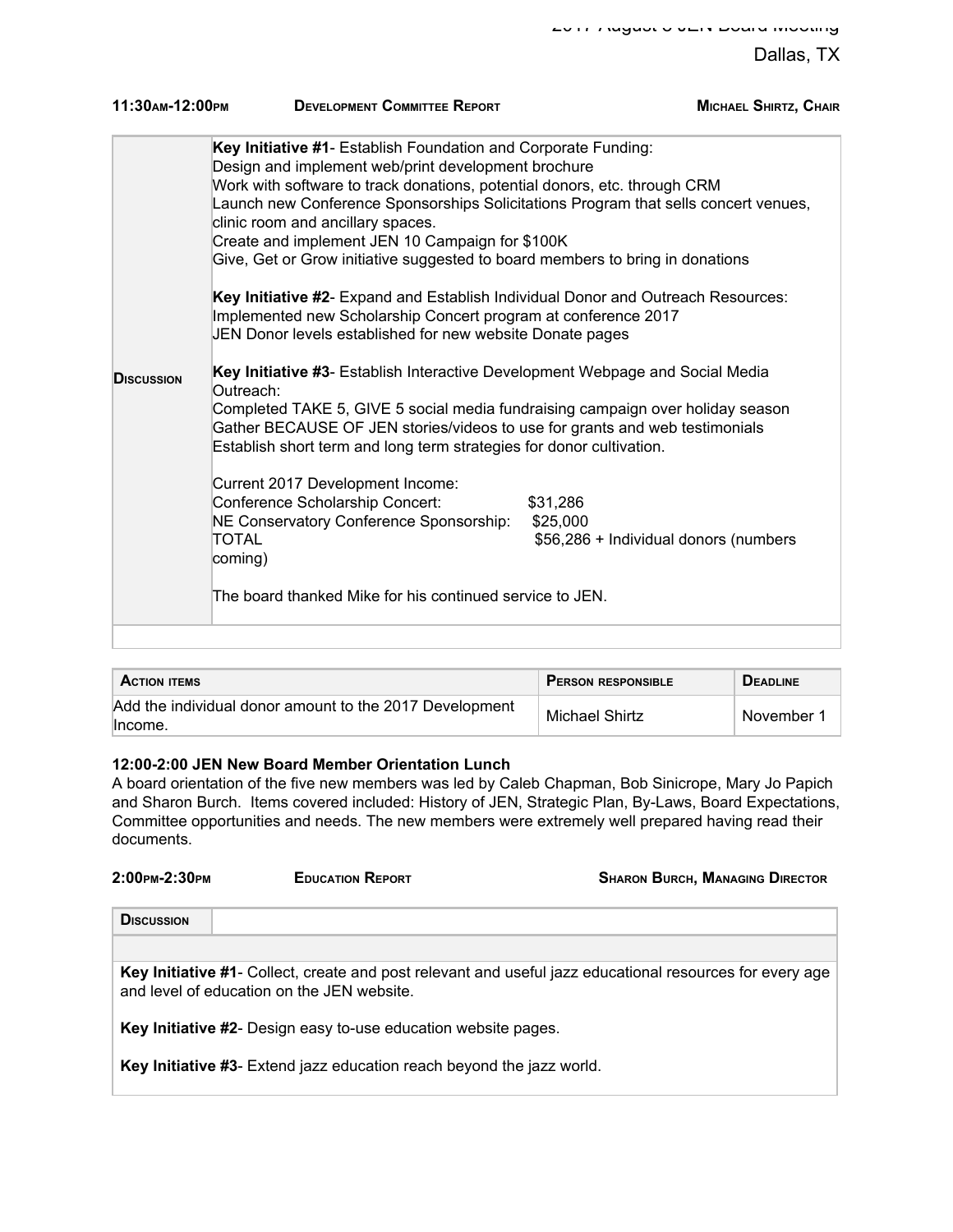**STEVE NIGOHOSIAN, MARKETING**

Education Chair Sharon Burch will be replaced by Dan Gregerman.

Action Items- Consider adding a sub committee of Church Music and Community to the education committee.

| 2:30 рм-3:00 рм   | <b>MARKETING/COMMUNICATIONS REPORT</b>                                                                    | <b>STEVE INIGOHOSIAN, IVIARKETING</b><br><b>COORDINATOR</b> |
|-------------------|-----------------------------------------------------------------------------------------------------------|-------------------------------------------------------------|
| <b>DISCUSSION</b> |                                                                                                           |                                                             |
| organization.     | <b>Key Initiative #1</b> Increase the presence and visibility of ethnic & gender diversity within the JEN |                                                             |

#### · **COMPLETED action steps:**

1) Added & replaced photographs and content in "front facing" areas, including web page photographs, social media updates, monthly newsletter content, and advertising artwork, to include photos of women and ethnically diverse individuals at JEN events.

#### · **IN PROGESS action steps:**

1) Replenish and increase the amount of ethnically & gender diverse collateral materials for use in future Marketing campaigns.

#### · **NEXT action steps:**

1) Work in tandem with conference photographers to shoot events & activities depicting ethnic & gender diversity at the Ninth Annual JEN Conference in Dallas.

2) Put a call out to JEN committees and JEN members to share photographs and contents for inclusion in JEN materials and social media.

#### **Key Initiative #2** Provide Marketing Support for the JEN Conference

#### · **COMPLETED action steps:**

1) Worked closely with Dr. Lou Fischer via a weekly phone call to discuss important Operations Committee & organizational activities which require Marketing Communications support. 2) Placed gratis ads featuring conference artwork and content in multiple publications throughout

the year, including DownBeat, Jazz Times, and JAZZed, as well as in Music For All materials.

3) Created and disseminated social media posts, monthly newsletter stories, and website content in support of Conference registration and activities.

4) Worked with DownBeat magazine to create conference Program Book, and Guidebook app to create digital support of Conference.

#### · **IN PROGESS action steps:**

1) Continue periodic calls with Dr. Fisher. Started weekly calls with Sharon Burch to discuss Marketing activities and initiatives.

2) Reached out to contacts at Fender to secure in-kind backline loan for this year's conference, just as was done last year. Have received verbal approval and am awaiting final confirmation in the coming weeks.

### · **NEXT action steps:**

1) Continue to work in tandem with graphic designer to create advertisements, website art, and other collateral materials to ensure a consistent branding message for the Ninth Annual Conference.

2) Contact approx. 150 exhibiting companies for their logos.

3) Coordinate a conference call with JEN conference photographers and videographer to direct them as to which events they especially need to cover at the conference.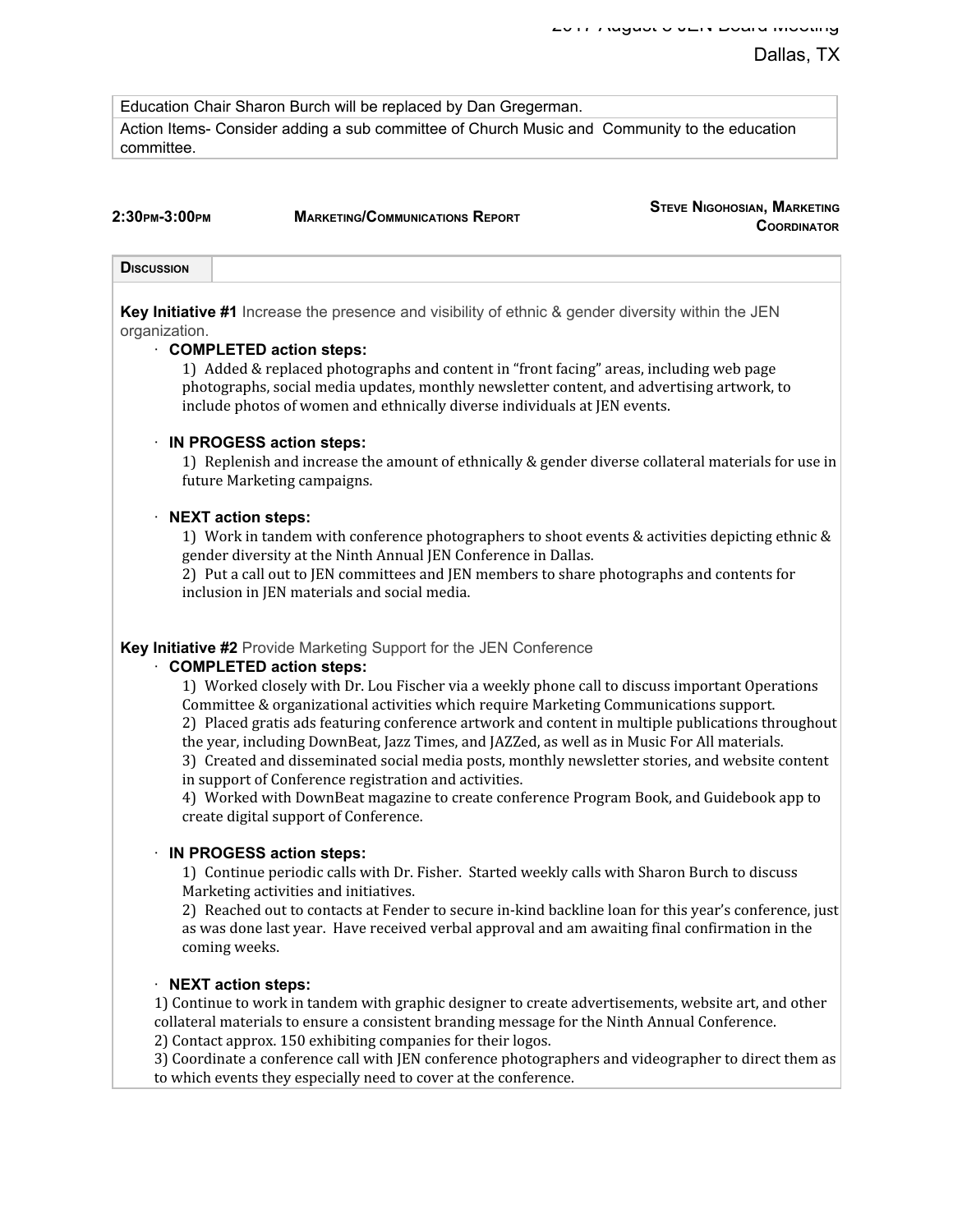4) Solicit Committee Member feedback as to which of their conference events especially require photo and/or video coverage so as to ensure we collect promotional footage for future campaigns.

**Key Initiative #3** Provide Marketing Support for JEN Scholarships, Regranting Programs, and Member **Benefits** 

#### · **COMPLETED action steps:**

1) Created targeted ad campaigns focusing on Chapters & Societies initiative, Join JEN, JAZZ2U, Scholarships, and other programs.

2) Created and disseminated social media postings supporting these programs and providing information on how to participate.

3) Wrote "featurette" stories for JEN monthly newsletter focusing on programs and their recipients among JEN members.

#### · **IN PROGRESS action steps:**

1) Write motivating content, including profiles of program recipients, for inclusion in Marketing materials.

2) Increase awareness among JEN members of these programs via print and broadcast media placements.

#### · **NEXT action steps:**

- 1) Reach out to recipients and committee members to gather "firsthand quotes" about programs.
- 2) Contact via print and broadcast media outlets to "pitch" them on stories regarding programs.

| <b>CONCLUSIONS</b>                                                                                                               | 6,000 people are sent are marketing emails, Open rate is 30%                                                               |                                      |                          |  |  |
|----------------------------------------------------------------------------------------------------------------------------------|----------------------------------------------------------------------------------------------------------------------------|--------------------------------------|--------------------------|--|--|
| Social media metrics                                                                                                             |                                                                                                                            |                                      |                          |  |  |
| <b>ACTION ITEMS</b>                                                                                                              |                                                                                                                            | <b>PERSON RESPONSIBLE</b>            | <b>DEADLINE</b>          |  |  |
| Board members are encouraged to send project photos to<br>marketing director, Steve Nigohosian<br>Steve.Nigohosian@jazzednet.org |                                                                                                                            | Board                                | Ongoing                  |  |  |
| celebrating at that date!                                                                                                        | June 1, JEN celebrates 10 years!!!! Steve would like to start<br>Board requests the social media metrics of FB and Twitter | Steve Nigohosian<br>Steve Nigohosian | June 1, 2018<br>Monthly? |  |  |

**3:00PM-4:00PM FINANCE/BUDGET/AUDIT REPORT TIM FELLOW, TREASURE**

**DISCUSSION**

Treasurer Tim Fellow presented the following initiatives and a budget prepared by the Finance Committee-

The finance committee is currently and principally focused on the following items, which are outlined under Strategic Objective #5 (Ensure the long-term financial stability of JEN) of the 2013- 2016 JEN Strategic Plan:

1. Ensure that financial procedures are transparent, clearly defined and operating efficiently a. Update the JEN Financial Policies & Procedures b. Update accounting/bookkeeping systems and methods c. Improve audit and reporting processes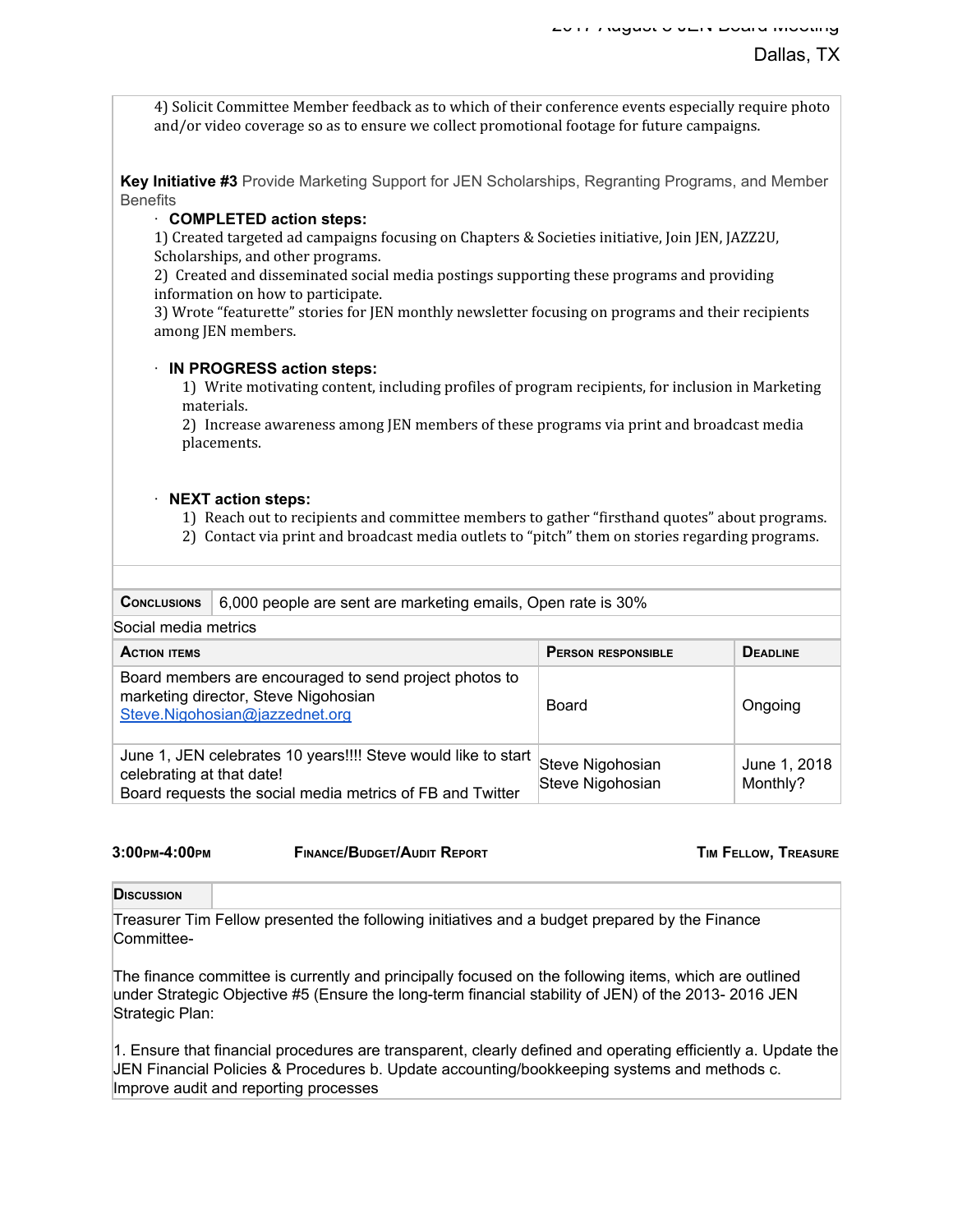2. Budget accurately for JEN's short term and longer term financial needs a. Redesign budget to allow for greater ease of completion and interpretation b. Define key metrics to better measure performance c. Select and authorize budget managers to approve committee expense requests

3. Invest JEN's funds prudently a. Create a JEN investment policy statement

4. Ensure proper management of risk to JEN, across the organization a. Organize a more complete risk management system for tracking and outlining policy coverage

5. Develop a comprehensive Fundraising and Development program a. Align the needs of the various programs and committees with the fundraising targets of the Development Committee

Key Initiative #1.a: Update the JEN Financial Policies & Procedures

Key Initiative #1.b: Update accounting/bookkeeping systems and methods

Key Initiative #1.c: Improve audit reporting processes

Key Initiative #2.a: Redesign budget to allow for greater ease of completion and interpretation Key Initiative #2.b: Define key metrics to better measure JEN's financial performance Key Initiative #2.c: Select and authorize budget managers to approve committee expense

Key Initiative #3.a: Create a JEN investment policy statement

Key Initiative #4.a: Organize a more complete risk management system for tracking and outlining policy coverage

Key Initiative #5.a: Develop a comprehensive fundraising and development program

Treasurer Tim Fellow presented the Financial Statements for period 7/1/2016 - 6/30/2016 and 2017-2018 proposed budget and answered questions. The board was instructed to look closely at the proposed budget in preparation for approval tomorrow. Dr. Lou Fischer joined the meeting and shared his expertise on conference budget and expenses.

---------------------------- Action Item:

\*APPOINTMENT\*- President Chapman appointed Diane Chandler Marshall and Treb Winegar to the Audit Committee.

\*MOTION\* Treasurer Tim Fellow made a motion to authorize new Managing Director Sharon Burch as budget manager to approve office expense incidentals and JAZZ2U grants. Seconded by Ashley Shabankareh. Motion passed.

\*MOTION\* Tim made a motion to increase the required approval of expenditures by the JEN Treasurer, President, Managing Director or Budget Manager from \$1,000 to 2,000. Seconded by MJ Papich. Motion passed.

Current ? : \$476,296 Current net assets: \$299,374

Utilizing Bank of America and Chase.

\*DIRECTIVE\* - President Chapman asked that all board members to donate \$1,000 and to find a donor to give \$1,000. Due July 1, 2018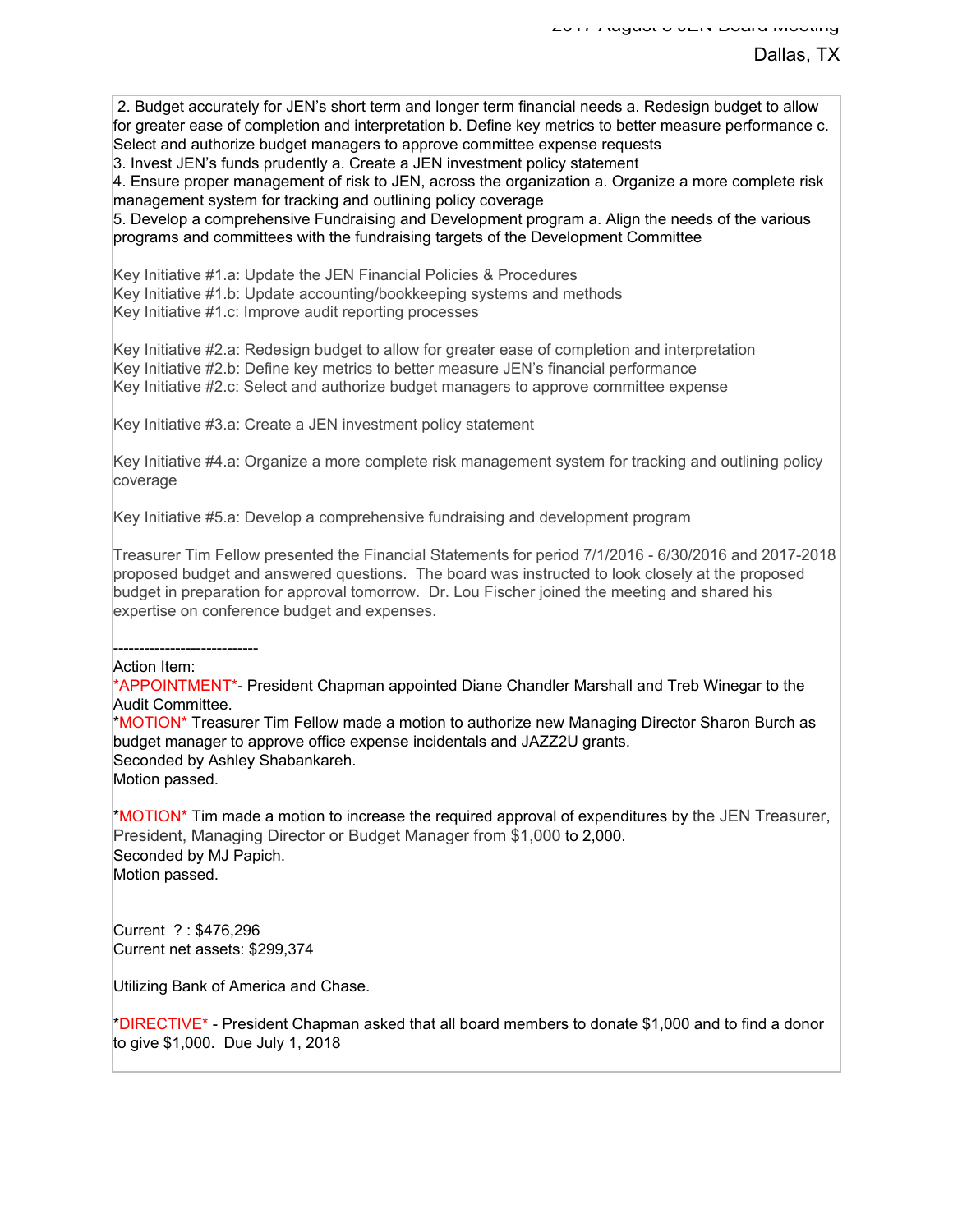#### **4:00-4:15 BREAK**

**4:15PM-4:30PM STRATEGIC PARTNERSHIPS/AFFILIATES**

**BOB BREITHAUPT, VICE PRESIDENT**

#### **DISCUSSION**

**Key Initiative #1**-Redefined strategic partnerships as Affiliates

#### **JEN Organizational Affiliates:**

A JEN Affiliate is an organization that with whom we collaborate to forward a scope and purpose that is mutually beneficial. These organizations may have 1.) An ongoing, signed agreement, e.g., MFA, ACAD, CMA, etc., as there is a mutual benefit that requires documentation between JEN and the organization, or 2.) A simple memorandum of understanding that articulates a relationship.

#### **JEN Festival Affiliates:**

A JEN Festival Affiliate is a music festival that acknowledges JEN through display of the JEN brand and other items as a part of their promotions and festival materials.

#### **JEN Corporate Sponsors:**

A JEN Corporate Sponsor supports the mission of JEN and has the opportunity to reach JEN audiences through exhibiting at the annual conference.

#### **JEN Corporate Affiliates:**

A JEN Corporate Affiliate supports the mission of JEN and has the opportunity to reach JEN audiences through providing member benefits.

These Affiliate members will be recognized on the JEN website.

**Key Initiative #2**- Review/Update Current Agreements in Progress

**Key Initiative #3**- Review /update logos that exist on JEN website

|                    | Affiliate Festival Partner Info - prepared by Bob Breithaupt and subcommittee<br><b>Process</b><br>1. Those who are interested must be full JEN members.                                                                                                                                                                        |
|--------------------|---------------------------------------------------------------------------------------------------------------------------------------------------------------------------------------------------------------------------------------------------------------------------------------------------------------------------------|
| <b>CONCLUSIONS</b> | 2. Application process would emanate from the JEN website.<br>a. Information about the festival, e.g., location, dates, cost, etc.<br>b. Approval will be granted from the Managing Director/education committee<br>c. Details regarding benefits, tool kit, etc., included on website                                          |
|                    | <b>Tool Kit: Components</b><br>1. Promotional Materials (logo, news release, organizational information, etc.)<br>2. Forms/judging sheets (available for use, but not required)<br>3. JAZZ2U details available on the website and within the festival materials.<br>4. Any additional JEN items available, e.g., t-shirts, etc. |
|                    | <b>Next Steps</b>                                                                                                                                                                                                                                                                                                               |